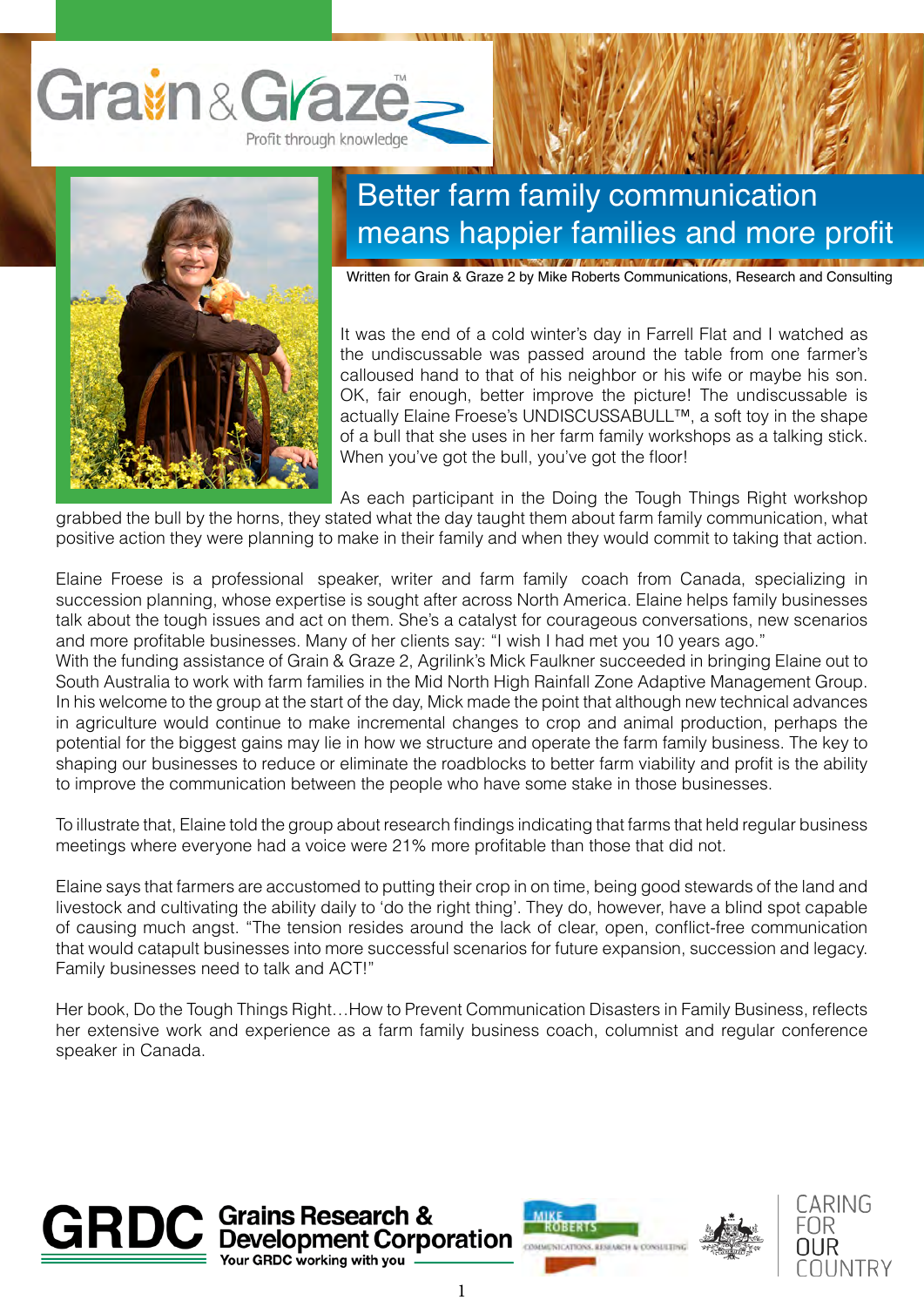

# Better farm family communication means happier families and more profit

Some of the topics of Elaine Froece's workshop and her book include:

**Fairness:** "A family business is not a piece of pie. You don't take a viable farm and cut it into four equal pieces like a pumpkin pie!"

- "What is fair DNA pay? What do I get just for being the son? What value do you put on sweat?"
- "As a young girl, and later a young woman, I was overlooked! How do we treat the girls fairly?" **Finances:** "Finances are a tough and critical thing."
	- "Net worth is not the only indicator of the health of your business. I am also curious if you are rich in relationship and if there are fights about money."

### **Family Dynamics are as Important as Working Capital**

- "Many farm folks are focused on building working capital. I advise you to pay attention to encouraging the heart of your business and work on growing relational capital, to increase your business's emotional bank account."
	- Help to resolve farm conflicts
	- Picking fights you can win
	- Meet to make things happen
	- Family business codes of conduct
	- Talkers make more money
	- Why should I be a better listener?
	- Why is grandma a bully?
	- Why fathers need to be good leaders

#### **Family Respect and Forgiveness are Keys to Success**

- Treat people with integrity
- What your daughter-in-law needs
- Respect for homemaking

#### **Farm Estate Plans are About Your Death, NOT Succession Plans**

- "A succession plan is about the transfer of labour, management and ownership which is best done when the founder is alive. An estate plan is about what happens upon the founder's death. The gap is the 20 years after the founder lets go of the business at 62 or 72 and lives longer than expected to 82 or 92. This is the lifestyle plan than many folks don't even think of."
	- Enlighten your team of advisors
	- Where there's a WILL there's a way
	- Leave a how-to manual
	- Is your funeral planned?
	- Final gifts for mum
	- Tips for widows

#### **Fulfillment…A life with purpose and meaning.**

• "People who are aligned with their passion and purpose can celebrate success because their business energy is renewable. Folks who are not passionate about the business anymore need to plan for change and a new life chapter."

#### **Fear of Failure Looms Large, especially for men.**

• Men have a fear of failure and women often have a fear of rejection

2

Breaking up is hard to do...firing your advisors.